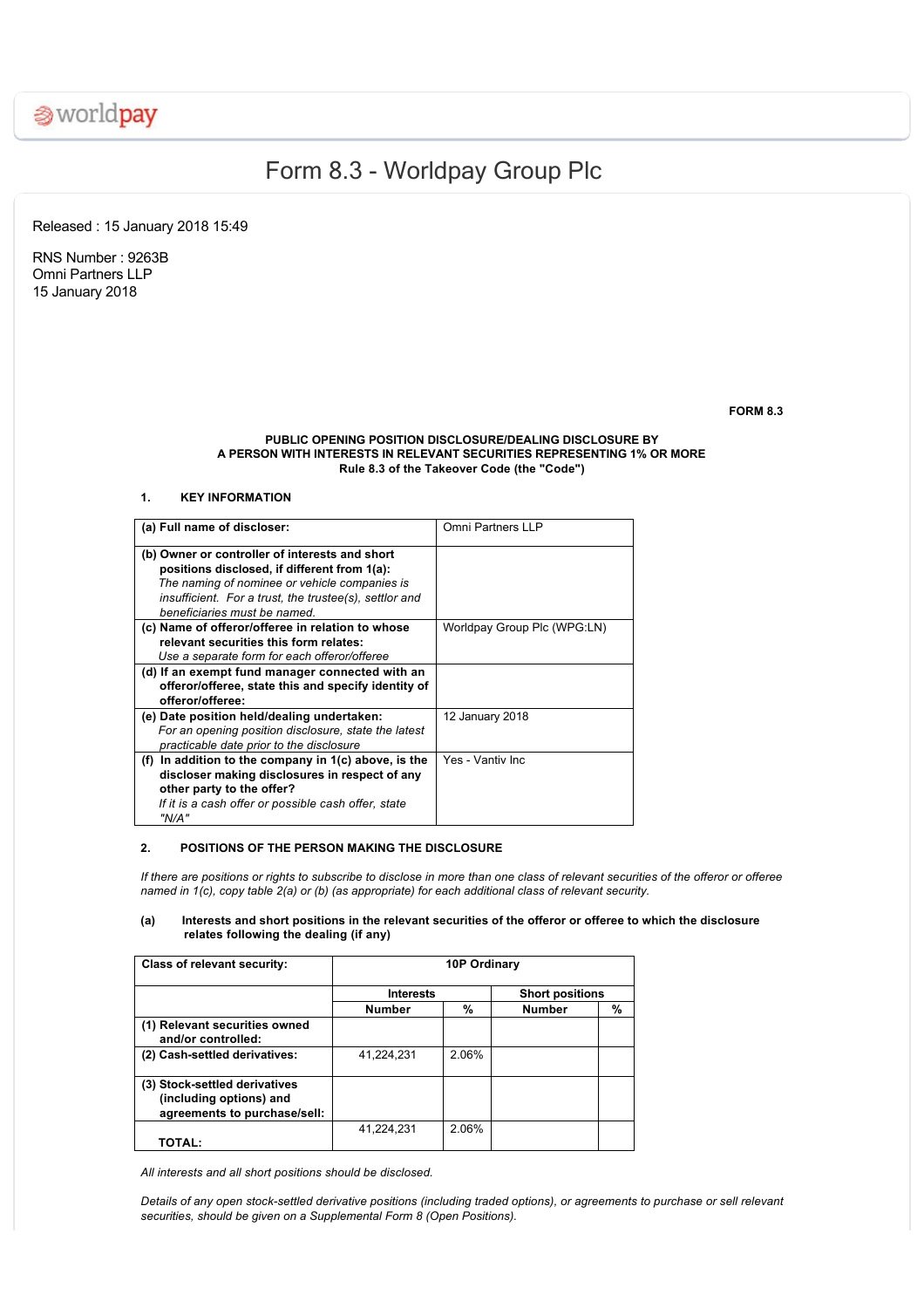# **(b) Rights to subscribe for new securities (including directors' and other employee options)**

| Class of relevant security in relation to |  |
|-------------------------------------------|--|
| which subscription right exists:          |  |
| Details, including nature of the rights   |  |
| concerned and relevant percentages:       |  |

# **3. DEALINGS (IF ANY) BY THE PERSON MAKING THE DISCLOSURE**

*Where there have been dealings in more than one class of relevant securities of the offeror or offeree named in 1(c), copy table 3(a), (b), (c) or (d) (as appropriate) for each additional class of relevant security dealt in.*

*The currency of all prices and other monetary amounts should be stated.*

# **(a) Purchases and sales**

| <b>Class of relevant</b><br>security | <b>Purchase/sale</b> | Number of<br>securities | Price per unit |
|--------------------------------------|----------------------|-------------------------|----------------|
|                                      |                      |                         |                |

#### **(b) Cashsettled derivative transactions**

| Class of<br>relevant<br>security | <b>Product</b><br>description<br>e.g. CFD | Nature of dealing<br>e.g. opening/closing a<br>long/short position.<br>increasing/reducing a<br>long/short position | Number of<br>reference<br>securities | Price per<br>unit |
|----------------------------------|-------------------------------------------|---------------------------------------------------------------------------------------------------------------------|--------------------------------------|-------------------|
| Ordinary                         | Equity CfD                                | Increasing Long Position                                                                                            | 2,900,000                            | GBX435.3999       |

**(c) Stocksettled derivative transactions (including options)**

# **(i) Writing, selling, purchasing or varying**

| Class of<br>relevant<br>security | <b>Product</b><br>description<br>e.g. call<br>option | Writing,<br>purchasing,<br>selling,<br>varying etc. | <b>Number</b><br>οf<br>securities<br>to which<br>option<br>relates | <b>Exercise</b><br>price<br>per unit | Type<br>e.q.<br>American,<br>European<br>etc. | <b>Expiry</b><br>date | Option<br>money<br>paid/<br>received<br>per unit |
|----------------------------------|------------------------------------------------------|-----------------------------------------------------|--------------------------------------------------------------------|--------------------------------------|-----------------------------------------------|-----------------------|--------------------------------------------------|
|                                  |                                                      |                                                     |                                                                    |                                      |                                               |                       |                                                  |

# **(ii) Exercise**

| Class of<br>relevant<br>security | <b>Product</b><br>description<br>e.g. call option | Exercising/<br>exercised<br>against | Number of<br>securities | <b>Exercise price</b><br>per unit |
|----------------------------------|---------------------------------------------------|-------------------------------------|-------------------------|-----------------------------------|
|                                  |                                                   |                                     |                         |                                   |

# **(d) Other dealings (including subscribing for new securities)**

| <b>Class of relevant</b><br>security | Nature of dealing<br>e.g. subscription.<br>conversion | <b>Details</b> | Price per unit (if<br>applicable) |
|--------------------------------------|-------------------------------------------------------|----------------|-----------------------------------|
|                                      |                                                       |                |                                   |

### **4. OTHER INFORMATION**

## **(a) Indemnity and other dealing arrangements**

**Details of any indemnity or option arrangement, or any agreement or understanding, formal or informal, relating to relevant securities which may be an inducement to deal or refrain from dealing entered into by the person making the disclosure and any party to the offer or any person acting in concert with a party to the offer:** *Irrevocable commitments and letters of intent should not be included. If there are no such agreements, arrangements or understandings, state "none"*

None

**(b) Agreements, arrangements or understandings relating to options or derivatives**